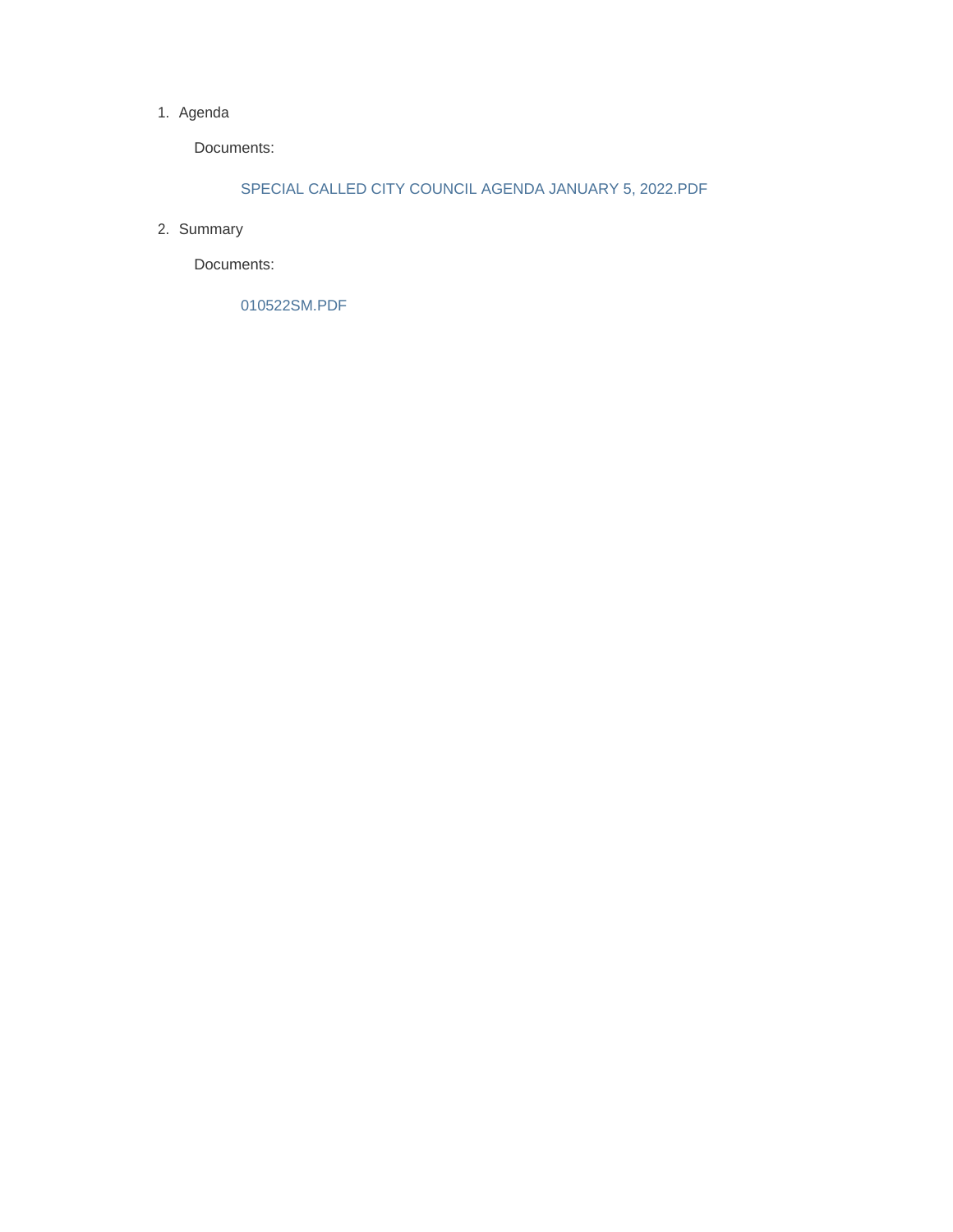

205 Lawrence Street Post Office Box 609 Marietta, Georgia 30061-0609

## **SPECIAL CALLED CITY COUNCIL MEETING**

Wednesday, January 5, 2022 5:15 PM **Council Chamber, City Hall** 

**Memo to:** 

**All Members of City Council City Manager City Attorney City Clerk** 

From:

R. Steve Tumlin, Mayor

Marlin

R. Steve Tumlin, Mayor

lin Mayor<br>as authorized Betsy Kelley

You are hereby notified of a special meeting of City Council as per City Code Section 2.9(b) for items listed in the following agenda: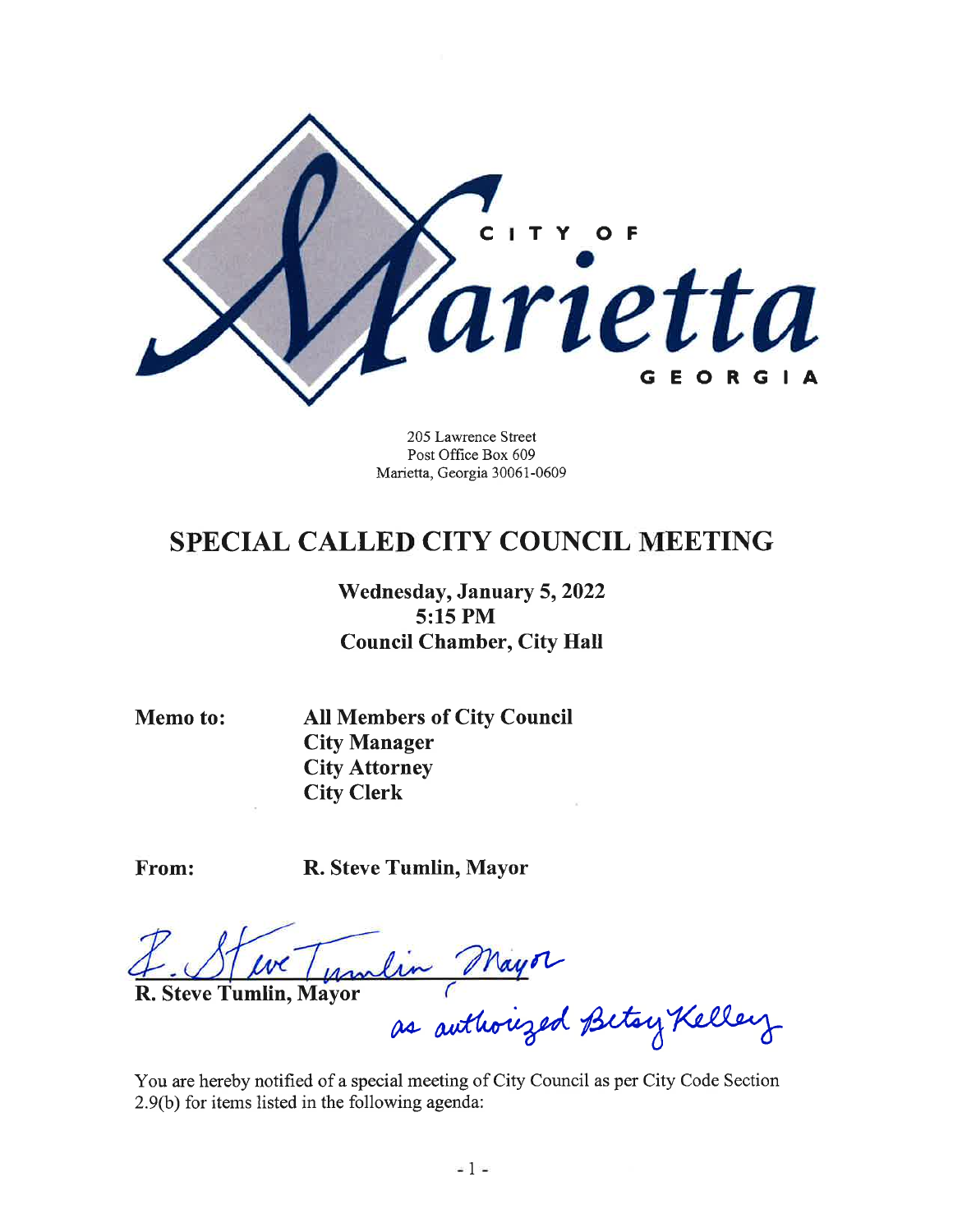

## **City of Marietta**

# **Meeting Agenda**

## **CITY COUNCIL SPECIAL MEETING**

R. Steve Tumlin, Mayor Cheryl Richardson, Ward 1 **Grif Chalfant**, Ward 2 Johnny Walker, Ward 3 Andy Morris, Ward 4 M. Carlyle Kent, Ward 5 Andre L. Sims, Ward 6 Joseph R. Goldstein, Ward 7

| Wednesday, January 5, 2022 | 5:15 PM | <b>Council Chamber</b> |
|----------------------------|---------|------------------------|
|                            |         |                        |

## **CALL TO ORDER:**

## **BUSINESS:**

| 20220001 | <b>Mayor Pro tem</b>                                                                                                                                                                                       |
|----------|------------------------------------------------------------------------------------------------------------------------------------------------------------------------------------------------------------|
|          | Appointment of Johnny Walker as Mayor Pro tem for a term of one year expiring on<br>January 11, 2023.                                                                                                      |
| 20220002 | <b>Presiding Officer</b>                                                                                                                                                                                   |
|          | Appointment of Andre L. Sims as Presiding Officer for a term of one year expiring January<br>11, 2023.                                                                                                     |
| 20220003 | <b>Economic/Community Development Committee</b>                                                                                                                                                            |
|          | Appointment of Andre L. Sims as Chairman, Joseph R. Goldstein as Vice Chair and M.<br>Carlyle Kent to the Economic/Community Development Committee for a term of one year<br>expiring on January 11, 2023. |
| 20220004 | <b>Finance/Investments Committee</b>                                                                                                                                                                       |
|          | Appointment of Joseph R. Goldstein as Chairman, M. Carlyle Kent as Vice Chair and<br>Cheryl Richardson to the Finance/Investments Committee for a term of one year expiring<br>on January 11, 2023.        |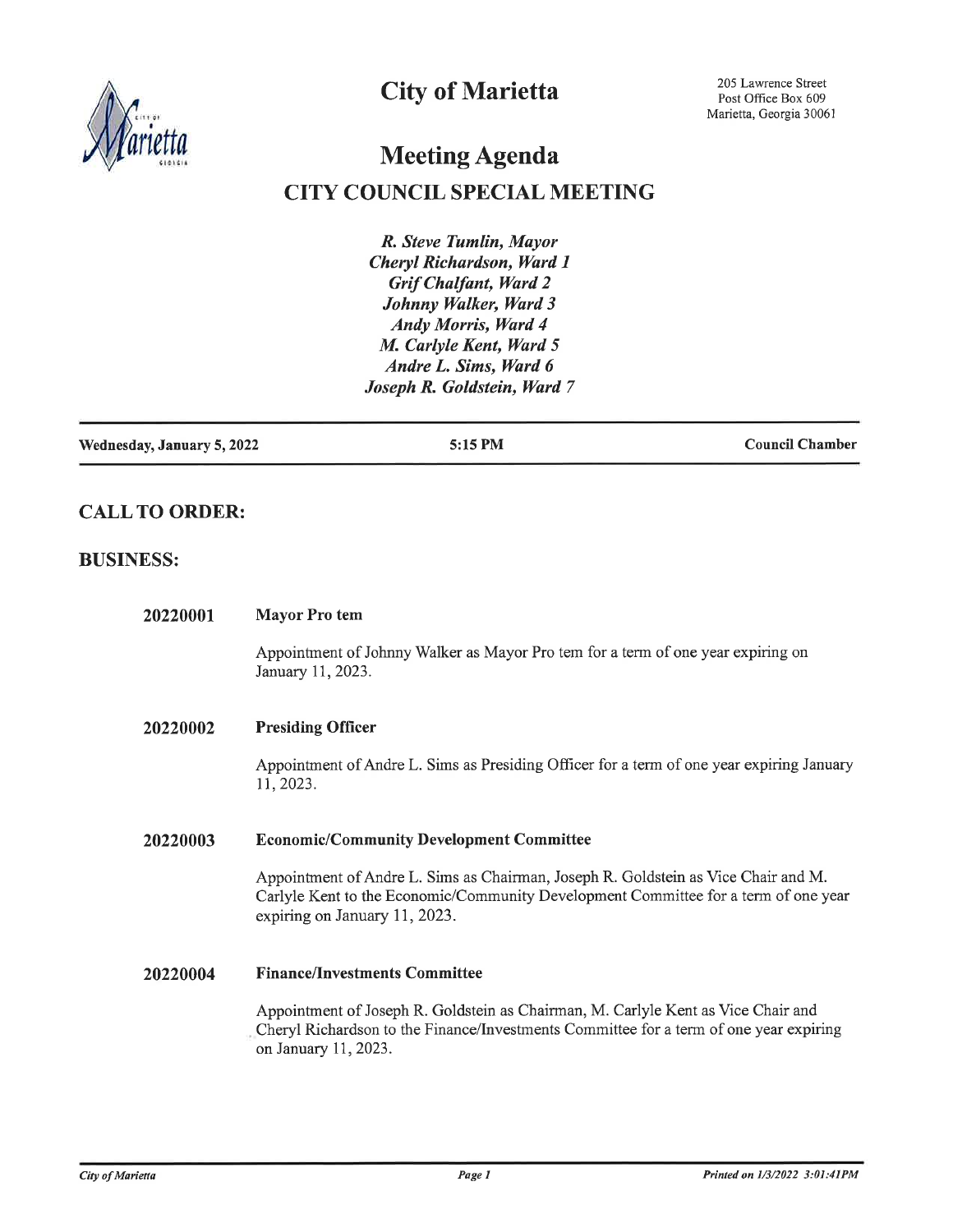### 20220005 Judicial/Legislative Committee

Appointment of Andy Morris as Chairman, Cheryl Richardson as Vice Chair and Andre L. Sims to the Judicial/Legislative Committee for a term of one year expiring on January 11, 2023.

### 20220006 Parks, Recreation & Tourism Committee

Appointment of Johnny Walker as Chairman, Andre L. Sims as Vice Chair and Grif Chalfant to the Parks, Recreation and Tourism Committee for a term of one year expiring on January 11, 2023.

### **Personnel/Insurance Committee** 20220007

Appointment of Cheryl Richardson as Chairman, Grif Chalfant as Vice Chair and Johnny Walker to the Personnel/Insurance Committee for a term of one year expiring on January 11, 2023.

### 20220008 **Public Safety Committee**

Appointment of M. Carlyle Kent as Chairman, Johnny Walker as Vice Chair and Andy Morris to the Public Safety Committee for a term of one year expiring on January 11, 2023.

#### **Public Works Committee** 20220009

Appointment of Grif Chalfant as Chairman, Andy Morris as Vice Chair and Joseph R. Goldstein to the Public Works Committee for a term of one year expiring on January 11, 2023.

#### 20220010 **BLW Council Representative**

Appointment of Andy Morris as the council representative on the Board of Lights and Water (BLW) for a term of one year expiring on December 31, 2022.

### 20211134 **Appointment of City Manager**

Appointment or reappointment of City Manager to serve at the pleasure of City Council, and confirmation of their employment contract with the City.

#### 20211135 **Appointment of City Clerk**

Appointment or reappointment of City Clerk to serve at the pleasure of City Council, and confirmation of their employment contract with the City.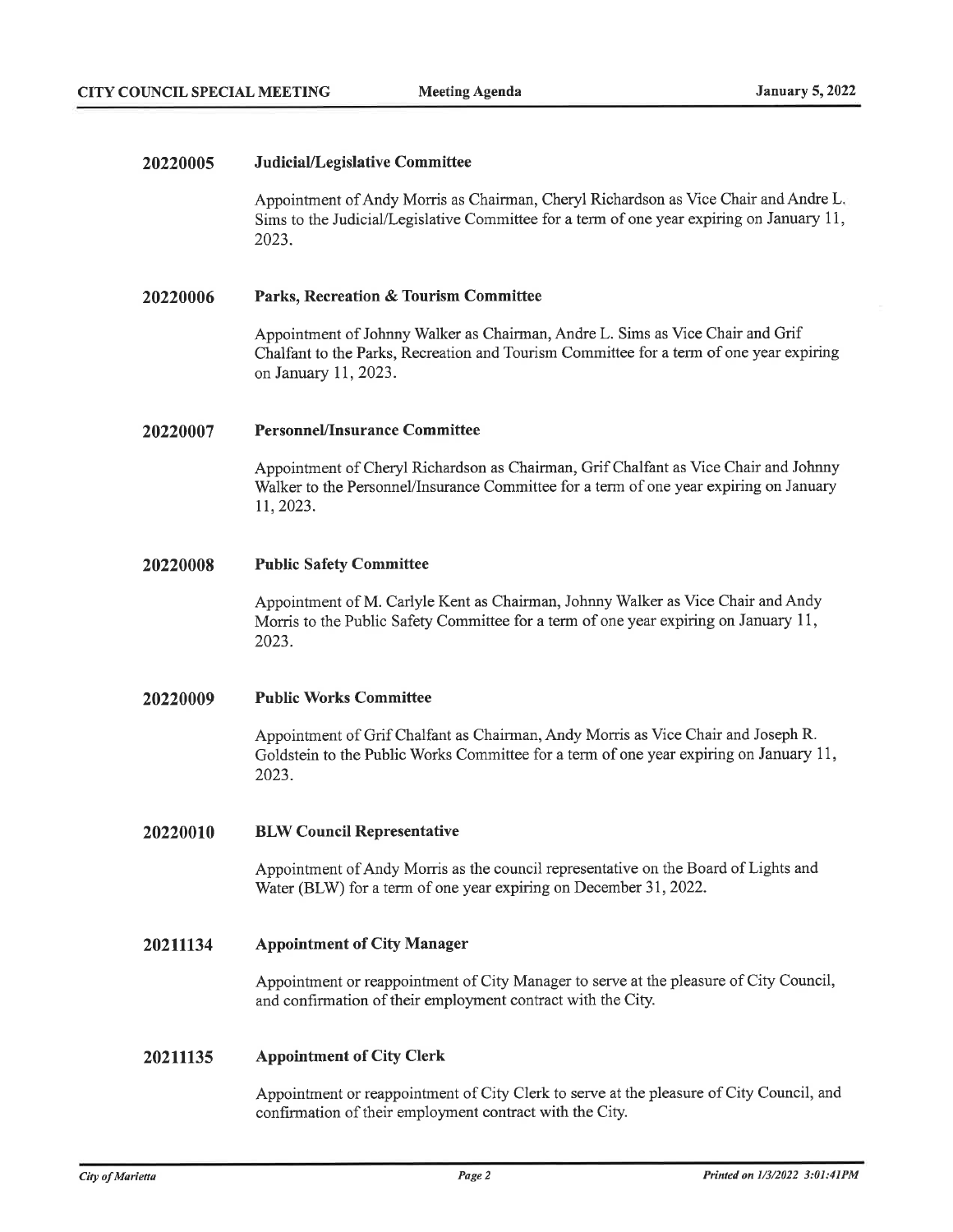| 20211136 | <b>Appointment of City Attorney</b>                                                                                                                         |
|----------|-------------------------------------------------------------------------------------------------------------------------------------------------------------|
|          | Appointment or reappointment of City Attorney to serve at the pleasure of the Council.                                                                      |
| 20220014 | <b>Appointment of Chief Judge</b>                                                                                                                           |
|          | Appointment of Chief Judge of the Municipal Court for a four year term expiring January<br>7, 2026.                                                         |
| 20211133 | <b>Appointment of Associate Judges</b>                                                                                                                      |
|          | Appointment of Associate Judges of City of Marietta Municipal Court for a term ending<br>January 11, 2024 or until a successor is appointed.                |
| 20211132 | <b>Appointment of Prosecuting Attorney</b>                                                                                                                  |
|          | Appointment of Benjamin Smith as Prosecuting Attorney of the Municipal Court for a two<br>year term expiring January 10, 2024.                              |
| 20211137 | <b>Appointment of Associate Prosecuting Attorneys</b>                                                                                                       |
|          | Appointment of Associate Prosecuting Attorneys of the City of Marietta Municipal Court<br>for a term ending January 11, 2024.                               |
| 20211138 | <b>Appointment of Municipal Court Clerk</b>                                                                                                                 |
|          | Appointment or reappointment of Municipal Court Clerk to serve at the pleasure of the<br>Mayor and a majority of Council with term ending January 11, 2024. |
| 20220013 | Adoption of the 2022 Rules and Procedures of Council                                                                                                        |
|          | Review and approval of a Resolution establishing the Rules and Procedures of City Council<br>pursuant to Code Section 1-4-040(Y).                           |
| 20220023 | <b>Executive Session</b>                                                                                                                                    |
|          | Executive Session to discuss legal, personnel, and/or real estate matters.                                                                                  |
|          |                                                                                                                                                             |

## **ADJOURNMENT:**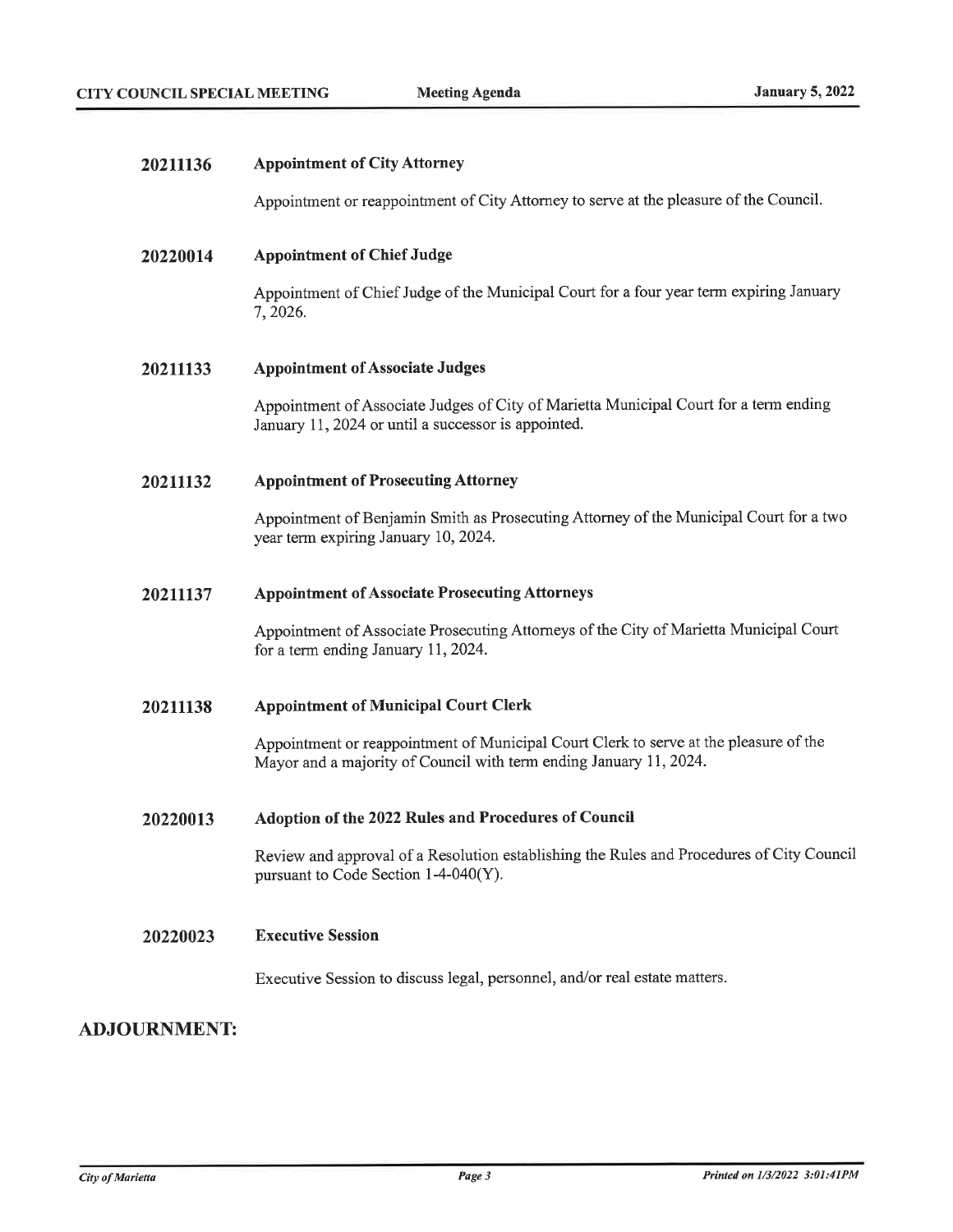

# **City of Marietta**

# **Meeting Summary CITY COUNCIL SPECIAL MEETING**

*R. Steve Tumlin, Mayor Cheryl Richardson, Ward 1 Grif Chalfant, Ward 2 Johnny Walker, Ward 3 Andy Morris, Ward 4 M. Carlyle Kent, Ward 5 Andre L. Sims, Ward 6 Joseph R. Goldstein, Ward 7*

| Wednesday, January 5, 2022 | 5:15 PM                                                                                                                                                                                                    | <b>Council Chamber</b> |
|----------------------------|------------------------------------------------------------------------------------------------------------------------------------------------------------------------------------------------------------|------------------------|
| 20220001                   | <b>Mayor Pro tem</b>                                                                                                                                                                                       |                        |
|                            | Appointment of Johnny Walker as Mayor Pro tem for a term of one year expiring<br>on January 11, 2023.                                                                                                      |                        |
|                            | <b>Approved and Finalized</b>                                                                                                                                                                              |                        |
| 20220002                   | <b>Presiding Officer</b>                                                                                                                                                                                   |                        |
|                            | Appointment of Andre L. Sims as Presiding Officer for a term of one year<br>expiring January 11, 2023.                                                                                                     |                        |
|                            | <b>Approved and Finalized</b>                                                                                                                                                                              |                        |
| 20220003                   | <b>Economic/Community Development Committee</b>                                                                                                                                                            |                        |
|                            | Appointment of Andre L. Sims as Chairman, Joseph R. Goldstein as Vice Chair<br>and M. Carlyle Kent to the Economic/Community Development Committee for a<br>term of one year expiring on January 11, 2023. |                        |
|                            | <b>Approved and Finalized</b>                                                                                                                                                                              |                        |
| 20220004                   | <b>Finance/Investments Committee</b>                                                                                                                                                                       |                        |
|                            | Appointment of Joseph R. Goldstein as Chairman, M. Carlyle Kent as Vice Chair<br>and Cheryl Richardson to the Finance/Investments Committee for a term of one<br>year expiring on January 11, 2023.        |                        |
|                            | <b>Approved and Finalized</b>                                                                                                                                                                              |                        |
| 20220005                   | <b>Judicial/Legislative Committee</b>                                                                                                                                                                      |                        |
|                            | Appointment of Andy Morris as Chairman, Cheryl Richardson as Vice Chair and<br>Andre L. Sims to the Judicial/Legislative Committee for a term of one year expiring                                         |                        |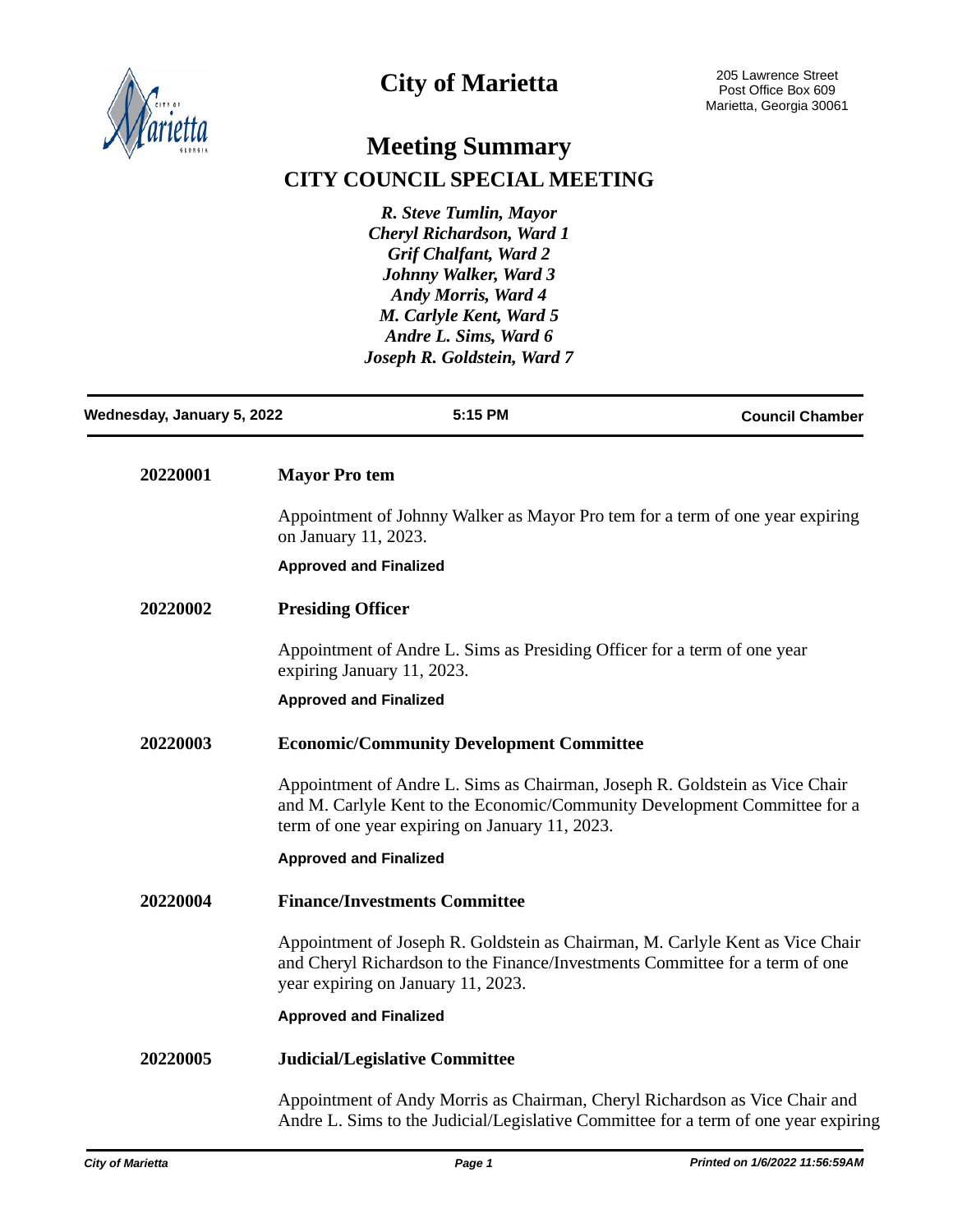on January 11, 2023. **Approved and Finalized**

## **20220006 Parks, Recreation & Tourism Committee**

Appointment of Johnny Walker as Chairman, Andre L. Sims as Vice Chair and Grif Chalfant to the Parks, Recreation and Tourism Committee for a term of one year expiring on January 11, 2023.

### **Approved and Finalized**

### **20220007 Personnel/Insurance Committee**

Appointment of Cheryl Richardson as Chairman, Grif Chalfant as Vice Chair and Johnny Walker to the Personnel/Insurance Committee for a term of one year expiring on January 11, 2023.

### **Approved and Finalized**

### **20220008 Public Safety Committee**

Appointment of M. Carlyle Kent as Chairman, Johnny Walker as Vice Chair and Andy Morris to the Public Safety Committee for a term of one year expiring on January 11, 2023.

### **Approved and Finalized**

### **20220009 Public Works Committee**

Appointment of Grif Chalfant as Chairman, Andy Morris as Vice Chair and Joseph R. Goldstein to the Public Works Committee for a term of one year expiring on January 11, 2023.

### **Approved and Finalized**

### **20220010 BLW Council Representative**

Appointment of Andy Morris as the council representative on the Board of Lights and Water (BLW) for a term of one year expiring on December 31, 2022.

### **Approved and Finalized**

### **20211134 Appointment of City Manager**

Appointment or reappointment of City Manager to serve at the pleasure of City Council, and confirmation of their employment contract with the City.

*Reappointment of William F. Bruton, Jr., as City Manager to serve at the pleasure of City Council, and confirmation of their employment contract with the City.*

### **Approved and Finalized**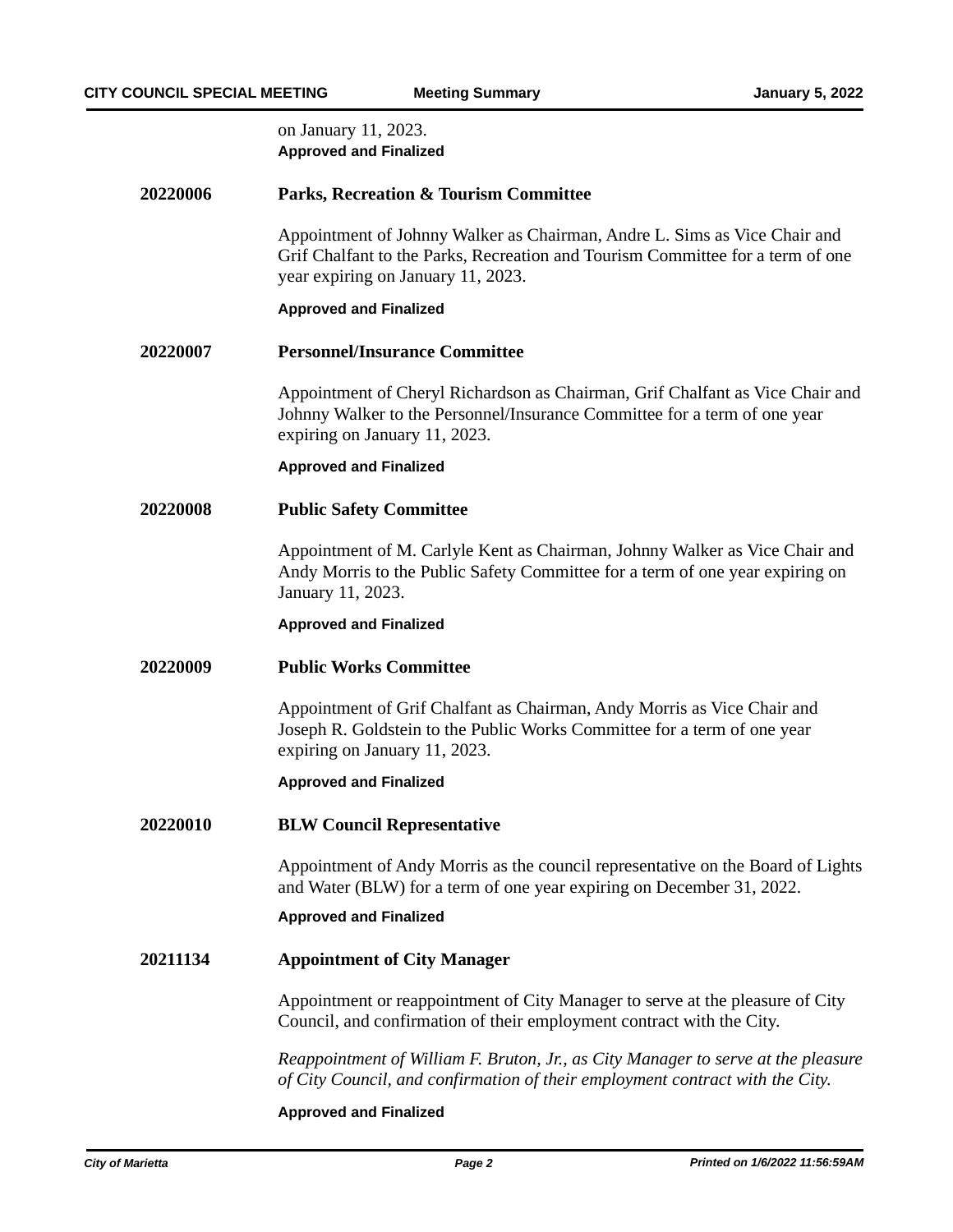| 20211135 | <b>Appointment of City Clerk</b>                                                                                                                       |
|----------|--------------------------------------------------------------------------------------------------------------------------------------------------------|
|          | Reappointment of Stephanie Guy as City Clerk to serve at the pleasure of City<br>Council, and confirmation of their employment contract with the City. |
|          | <b>Approved and Finalized</b>                                                                                                                          |
| 20211136 | <b>Appointment of City Attorney</b>                                                                                                                    |
|          | Reappointment of Douglas Haynie as City Attorney to serve at the pleasure of the<br>Council.                                                           |
|          | <b>Approved and Finalized</b>                                                                                                                          |
| 20220014 | <b>Appointment of Chief Judge</b>                                                                                                                      |
|          | Appointment of Chief Judge of the Municipal Court for a four year term expiring<br>January 7, 2026.                                                    |
|          | <b>Referred</b>                                                                                                                                        |
| 20211133 | <b>Appointment of Associate Judges</b>                                                                                                                 |
|          | Appointment of Associate Judges of City of Marietta Municipal Court for a term<br>ending January 11, 2024 or until a successor is appointed.           |
|          | <b>Referred</b>                                                                                                                                        |
| 20211132 | <b>Appointment of Prosecuting Attorney</b>                                                                                                             |
|          | Appointment of Benjamin Smith as Prosecuting Attorney of the Municipal Court<br>for a two year term expiring January 10, 2024.                         |
|          | <b>Referred</b>                                                                                                                                        |
| 20211137 | <b>Appointment of Associate Prosecuting Attorneys</b>                                                                                                  |
|          | Appointment of Associate Prosecuting Attorneys of the City of Marietta<br>Municipal Court for a term ending January 11, 2024.                          |
|          | <b>Referred</b>                                                                                                                                        |
| 20211138 | <b>Appointment of Municipal Court Clerk</b>                                                                                                            |
|          | Reappointment of Pam Allen Municipal Court Clerk to serve at the pleasure of<br>the Mayor and a majority of Council with term ending January 11, 2024. |
|          | <b>Approved and Finalized</b>                                                                                                                          |
| 20220013 | <b>Adoption of the 2022 Rules and Procedures of Council</b>                                                                                            |
|          | Review and approval of a Resolution establishing the Rules and Procedures of City                                                                      |